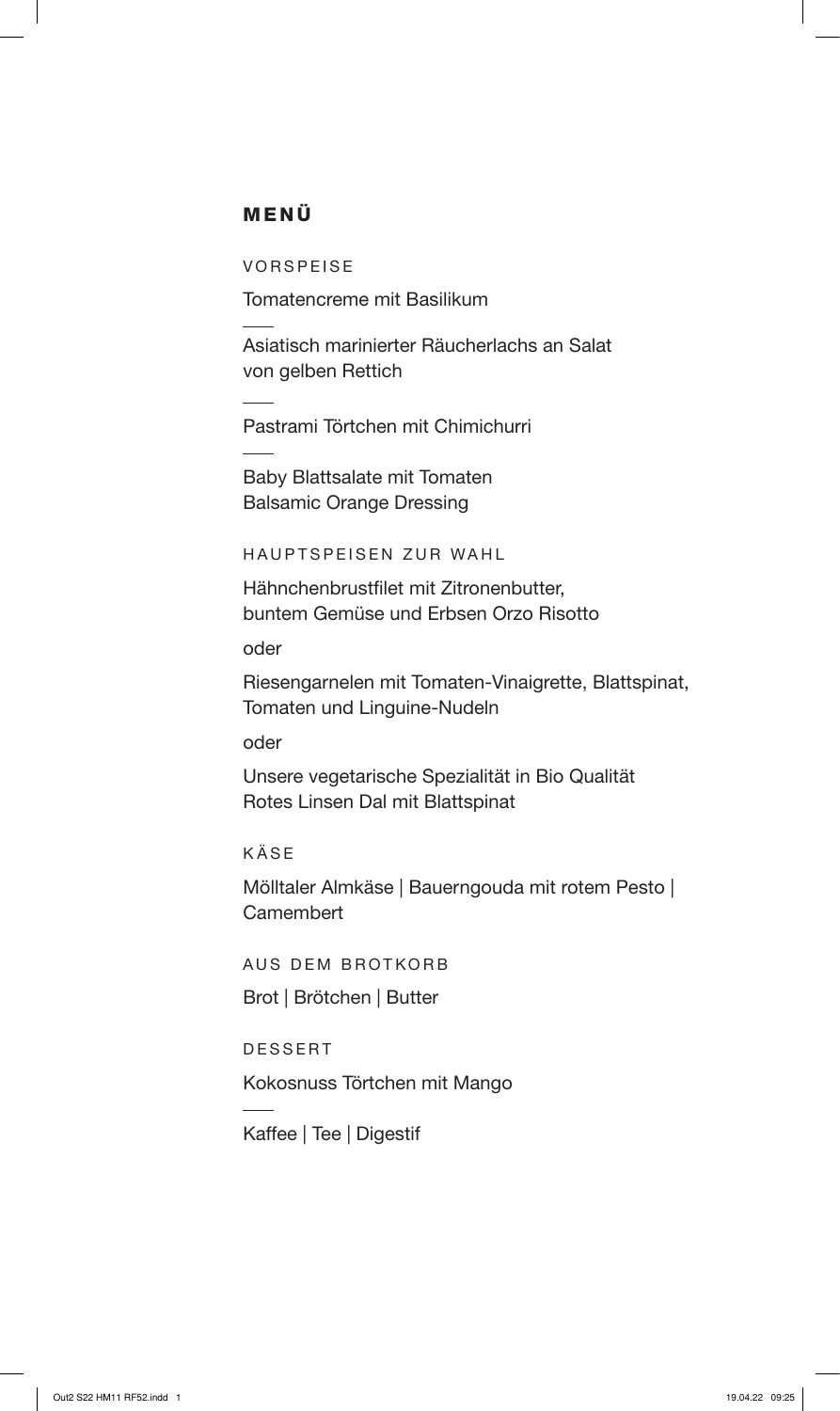## ERFRISCHUNG

Muffin

# IMBISS

Saisonale Blattsalate mit Gurken, Tomaten und Himbeer Dressing

Currywurst in pikanter Tomaten Curry Sauce

Himbeertörtchen mit Holunder und Pistazien

Brot | Brötchen | Butter

Kaffee | Tee | Digestif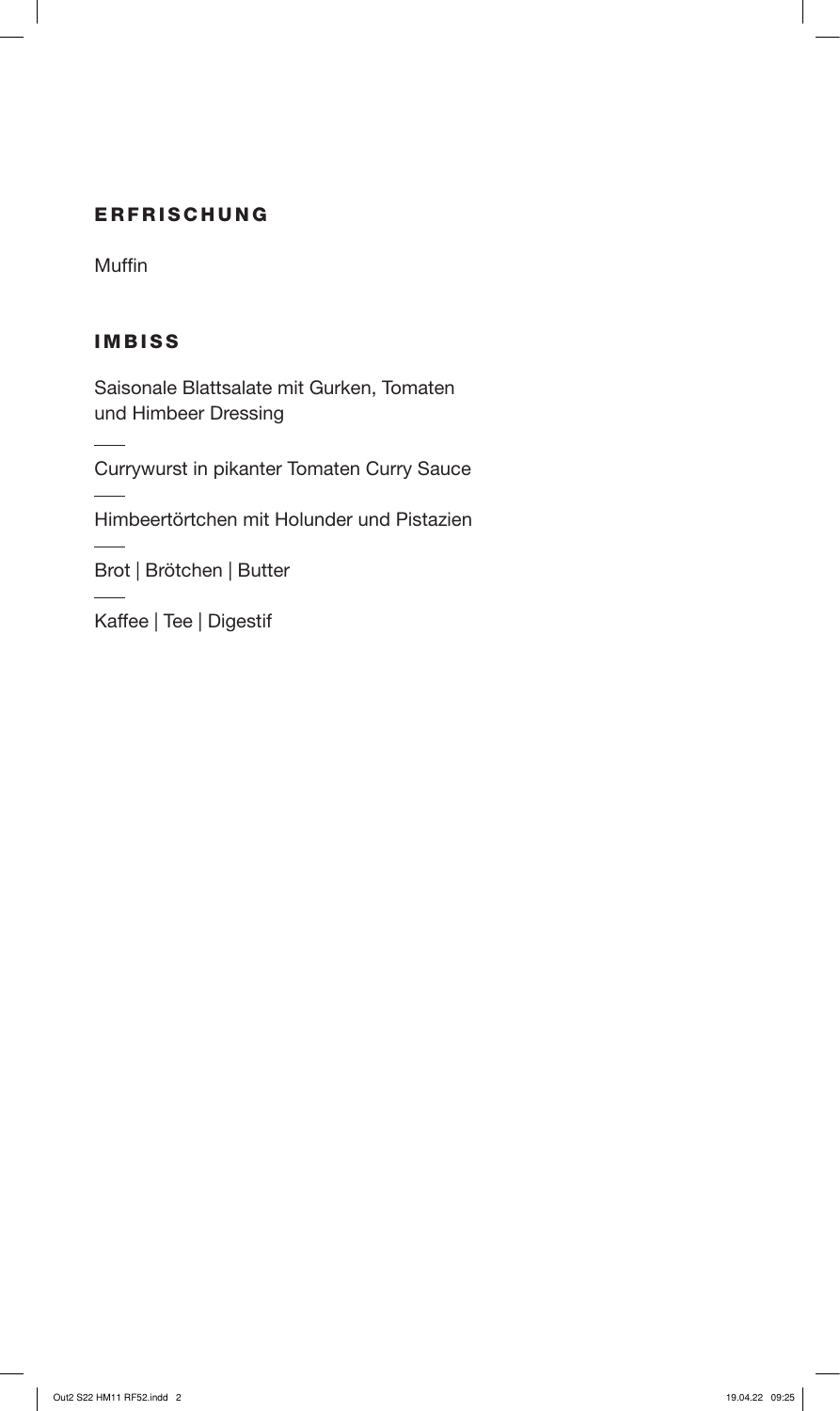#### MENU

STARTER

Tomato cream with basil

Asian style marinated smoked salmon with yellow radish salad

Pastrami tartlet with chimichurri

Baby greens salad with tomatoes Balsamic orange dressing

MAIN COURSE

Chicken breast fillet with lemon butter, colorful vegetables and pea orzo risotto

or

King prawns with tomato vinaigrette, spinach leaves, tomatoes and linguine pasta

or

Our vegetarian speciality in organic quality Red lentil dal with spinach leaves

CHEESE

Mölltaler alpine cheese | farmer's gouda with red pesto | camembert

FROM THE BREAD BASKET

Assortment of breads | Butter

DESSERT

Coconut tartlet with mango

Coffee | Tea | Digestive

Out2 S22 HM11 RF52